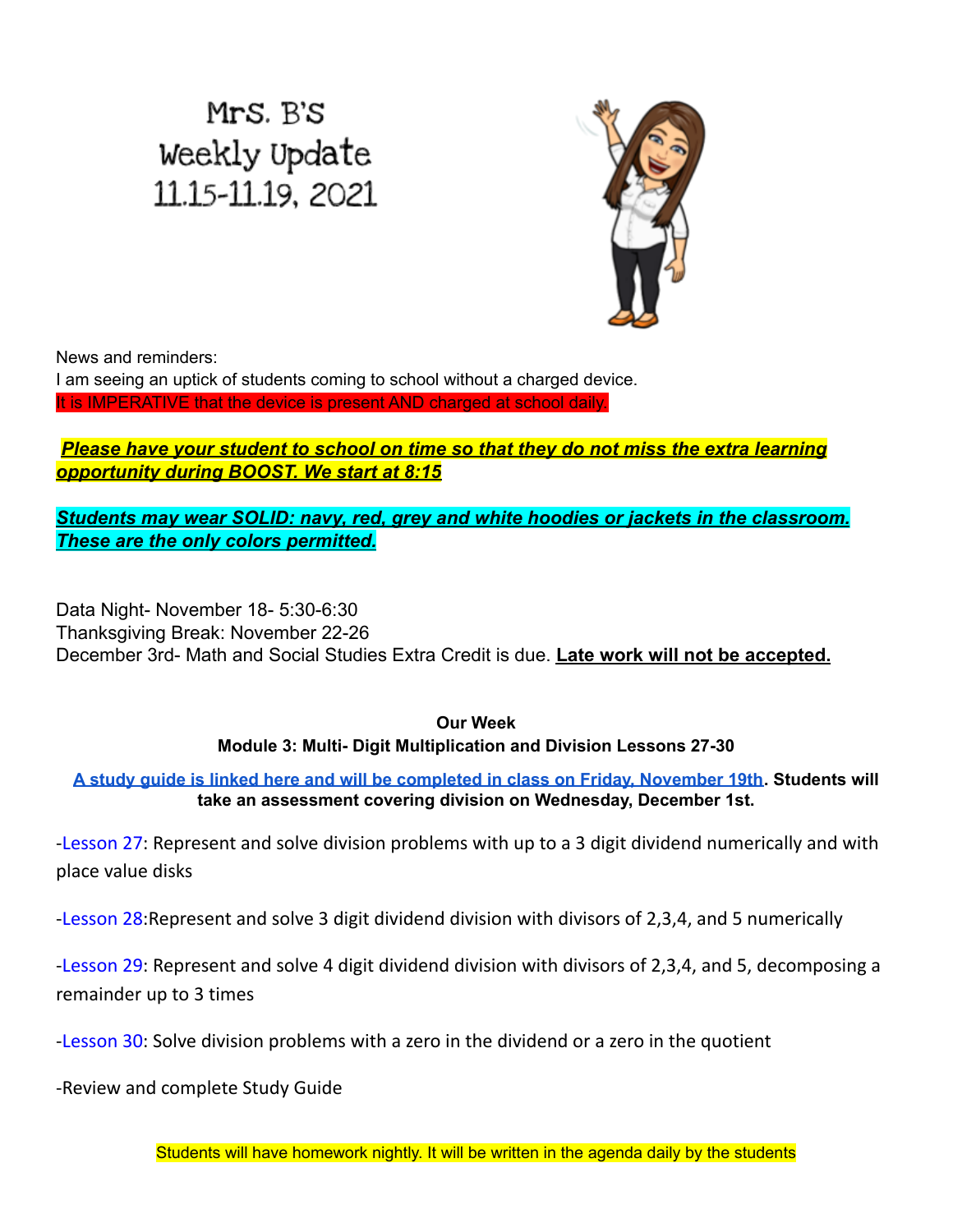#### **Friday: Math Facts Quiz- Per student basis**

**Please continue to practice math facts on a regular basis. All students will begin mixed facts after the Thanksgiving Break. Students who have passed 12 will have no facts quiz on the 19th.**

An extra credit opportunity will be coming home with students on November 19th. The extra credit will count as 1 classwork grade. Students will be given a list of IXL skills to choose from. Students will need to earn a SmartScore of 100 on 5 of those skills between November 19th and December 3rd. Late work will NOT be accepted. Detailed directions will be given to students on the 19th.

**Social Studies: 4-01 (2 weeks) Chapter 7- George Washington's Presidency Assignments are linked on [Assignments](https://schools.scsk12.org/Page/14428) Tab of my page on the Richland Website** Monday: Flashcards Chapter 7 Begin Study Guide Questions Chapter 7

Tuesday: Vocabulary Review Study Guide Questions Chapter 7

Wednesday: Vocabulary Review Finish Chapter 7 Study Guide Kahoot/Checks and Balances Graphic Organizer

Thursday: Jefferson Vs. Hamilton Washington's Inaugural Speech

Friday: Chapter 7 Quiz Jefferson vs. Hamilton Poster, Ch. 7 Study Guide and Ch. 7 Flashcards are due

## **ELA:**

ELA:**Expectations and Procedures:** Composition Book, One Spiral Notebook, Folders are the ESSENTIAL, non- negotiable items for every class, every day.

RL 4.4 - Determine the meaning of words and phrases as they are used in a text, including those that allude to significant characters found in mythology (e.g., Herculean).

SWBAT identify and define word parts IOT determine the meaning of unfamiliar literal and nonliteral words and phrases.

SWBAT identify context clues IOT determine the meaning of unfamiliar literal and nonliteral words and phrases.

SWBAT identify and define word parts and context clues IOT determine the meaning of unfamiliar words and phrases, including those that allude to significant characters found in mythology.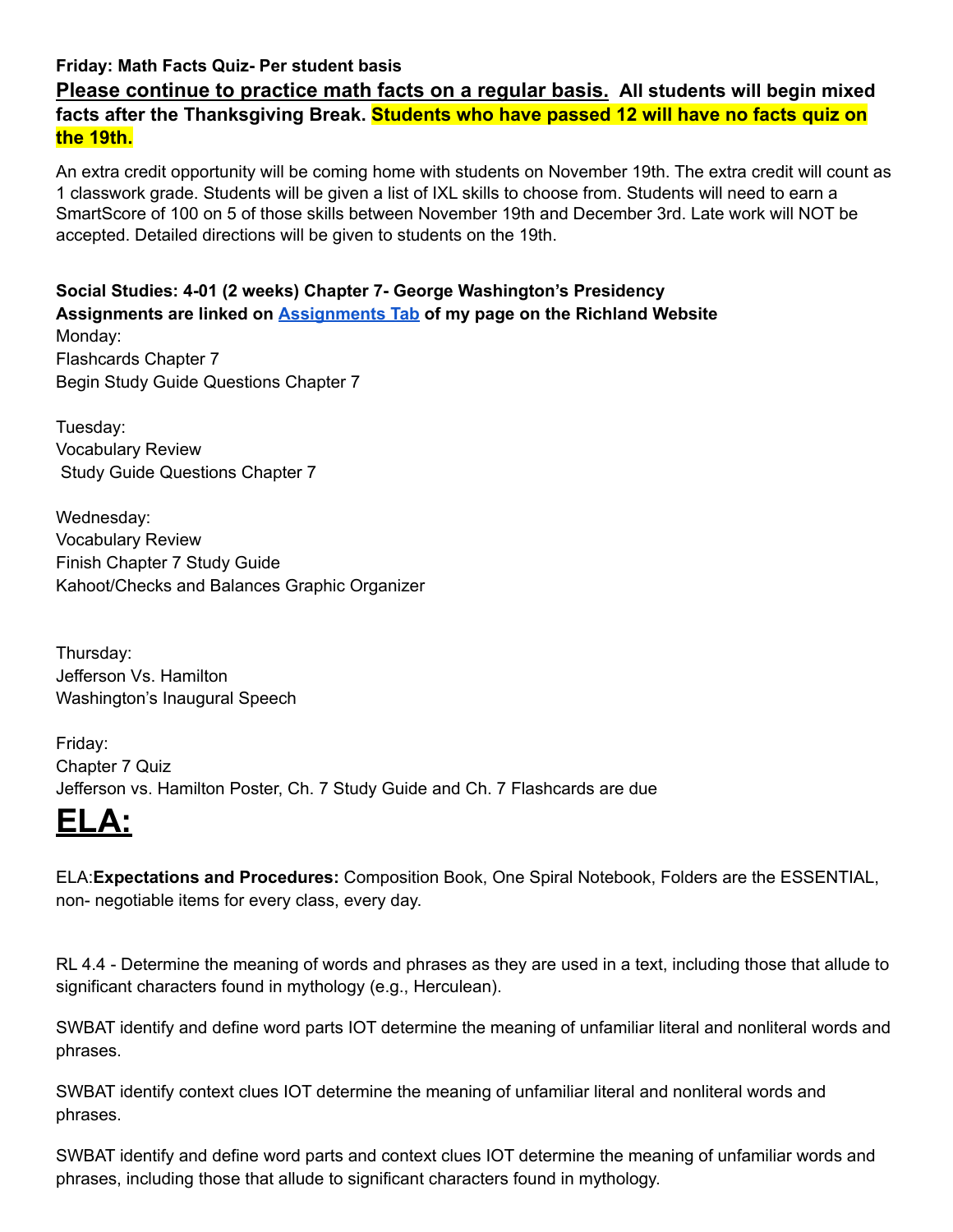#### Grammar-Main and helping Verbs

Spelling-Soft c and g Spelling words

**Center cement germs ginger combs Once police bridge wedge kneel Scene certain badge arrange wrench Spice ounce strange sponge general Circus glance orange village ceremony**

#### **Science: 4-04 (2 weeks)**

Monday: Science Book, Flashcards, Study Guide

- · Create flashcards for pages 137-143
- · Read pages 137-138
- · Begin Study Guide
- Tuesday: Science Book, Flashcards, Study Guide, Device
- · Kahoot!
- · Review Flashcards
- · Read pages 139-141
- · Continue Study Guide
- · Brainpop: Electromagnets

Wednesday: Science Book, Flashcards, Study Guide, Device

- · Kahoot!
- · Review Flashcards
- · Read pages 142-143
- · Finish Study Guide
- · Build Electromagnets in class

Thursday: device

Friday:

-Kahoot · Review Flashcards